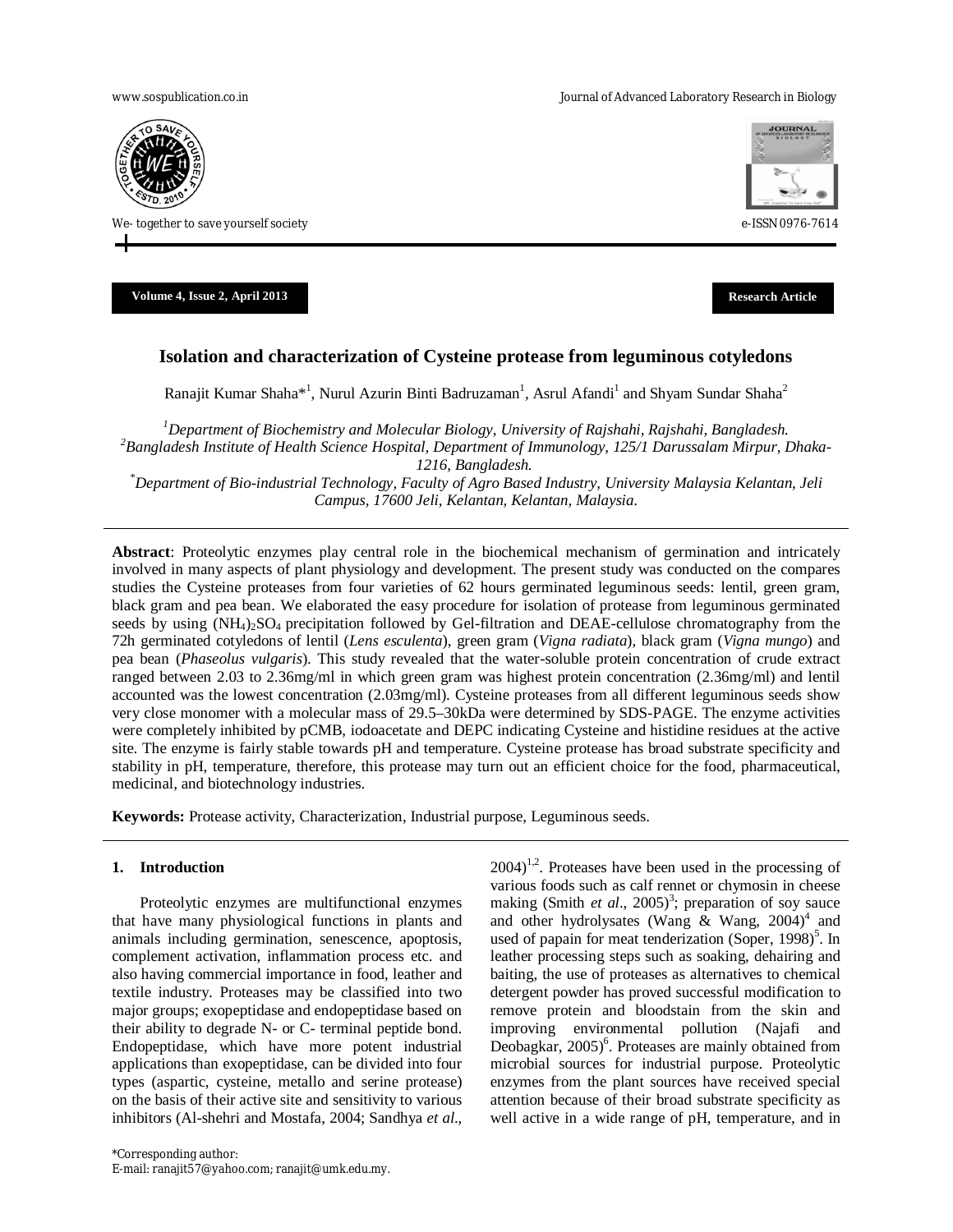presence of organic compounds as well as other additives (Uhlig, H. 1998; Schaller, A.  $2004$ <sup>7,8</sup>. The mobilization of seed storage proteins represents one of the most important post-germination events in the growth and development of seedlings. Proteolytic enzymes play central role in the biochemical mechanism of germination and intricately involved in many aspects of plant physiology and development (Schaller, A. 2004; Muntz, K. *et al.*, 1997)<sup>8,9</sup>. The legume seeds contain albumin and globulin storage proteins; act as amino acid reserves, which are mobilized to nourish the seedling. Globulins belong to the vicilin and legumin family these are degraded by endoproteases particularly cysteine proteinase. In horse gram, during germination it was observed the disappearance of high molecular weight (HMW) polypeptides of globulins and appearance of a new 25kDa polypeptide (Rotari, V. *et al*., 1997; Tiedemann, I. *et al*., 2001; He, F. *et al*., 2007; Jinka, R. *et al*., 2002; Ramakrishna, V. *et al*., 2006; Zakharov, A. *et al*.,  $2004$ <sup>10-15</sup>. To study the mechanism of protein mobilization process, many have undertaken the task of purifying and characterizing a variety of proteases, some of which occur only transiently in germinating seeds (Schaller, A. 2004; Shutov, A.D. *et al*., 1987; Jones, B.L.  $2005)^{8,16,17}$ . Exploration for existence of valuable proteases as well as understanding the appropriate physiological role of such proteases in plants is still an open area of investigation. Studies on the pattern of mobilization of seed storage proteins and activation of proteolytic enzymes (endoprotease, carboxypeptidase and leucine aminopeptidase) were investigated in germinating horse gram seeds (Jinka, R. and Ramakrishna Rao, P. 2002; Rotari, V. 1997)<sup>13,18</sup>. The understanding of such facts influenced us to conduct this study. In the present investigation, we report the purification and biochemical characteristics of an endoprotease from the germinating seedlings of the lintel, green gram, black gram and pea bean. It is shown that this protease is a Cysteine protease (CP).

# **2. Methods and Materials**

## **2.1Materials**

The present study was conducted in the laboratory of the Faculty of Agro Based Industry, University Malaysia Kelantan on four kinds of leguminous seeds collected from the Rajshahi University, Agriculture Centre, Bangladesh. These seeds were lentil (*Lens esculenta*), green gram (*Vigna radiata*), black gram (*Vigna mungo*) and pea bean (*Phaseolus vulgaris*). Sephadex G-100, LMW markers were procured from Pharmacia Fine Chemicals, Uppsala, Sweden. Bovine serum albumin (BSA), azocasein, was collected from E. Merck (Germany) and Trichloroacetic acid (TCA) from BDH (England). DEAE-cellulose, pchloromercuribenzoate (pCMB), CM-sephacel, N-

ethylmaleimide (NEM), iodoacetamide, soybean trypsin inhibitor were purchased from Sigma Chemical Company. The other chemicals and reagents used in this experiment were analytical grade and obtained from Faculty of Agro Based Industry, Jeli campus, UMK, without further purification.

# **2.1.1 Germination conditions**

The seeds (lentil, green gram, black gram and pea bean), approximately five hundred grams (500g) in amount were surface sterilized with  $0.1\%$  HgCl<sub>2</sub> solution for 5 minutes, washed repeatedly with distilled water and soaked in 10 volumes of distilled water for 6 hours. The imbibed seeds were set to germinate at room temperature (28 -  $30^0$ C) at 12 hours dark and 12 hours light cycle for 96 hours in sterile Petri dishes lined with four layers of Whatman-41 filter paper. Sterile conditions were maintained by including 15ppm of streptomycin sulphate in the water, which was used to wet the filter paper every day. The cotyledons harvested for three days (62 hours germination) were used for isolation of Cysteine protease (CP).

# **2.2 Methods**

# **2.2.1 Isolation and preparation of protease enzyme (crude extract)**

Each variety of 62h germinated Cotyledons (100g) were ground thoroughly in a mortar adding four volumes of chilled 50mM Tris-HCl buffer, pH 7.1, containing 2M NaCl for 2 hours. The extract was filtered through the gauge and the filtrates were centrifuged at 10000g for 10 min. at 4°C. The collected supernatant was used for the estimation of extracellular concentration of protein enzyme and further purifications. All separation procedures were carried out at 4°C unless otherwise stated.

# **2.2.2 Purification of Cysteine protease from germinating cotyledons**

# **1. (NH4)2SO<sup>4</sup> precipitation**

The crude enzyme extracts were prepared as described above from 100g of each different leguminous cotyledons (62h germinated) were subjected to ammonium sulphate precipitation. The collected supernatants were saturated with 65% solid  $(NH_4)_2SO_4$  for overnight precipitation in a  $4^0C$ refrigerator. After precipitation, they were centrifuged at  $10,000g$  for 20 min. below  $4^0C$ . The collected precipitated were dissolved in a minimal amount of extraction buffer and extensively dialyzed against 10mM Tris-HCl buffer, pH 7.2 at 4°C (change dialysis water frequently; 4 h change up to 12 h) and finally centrifuged at 5000rpm for 10 minutes and lyophilized for column chromatography. The lyophilized supernatant was used as a crude enzyme for the assay of specific activity of enzyme and characterization.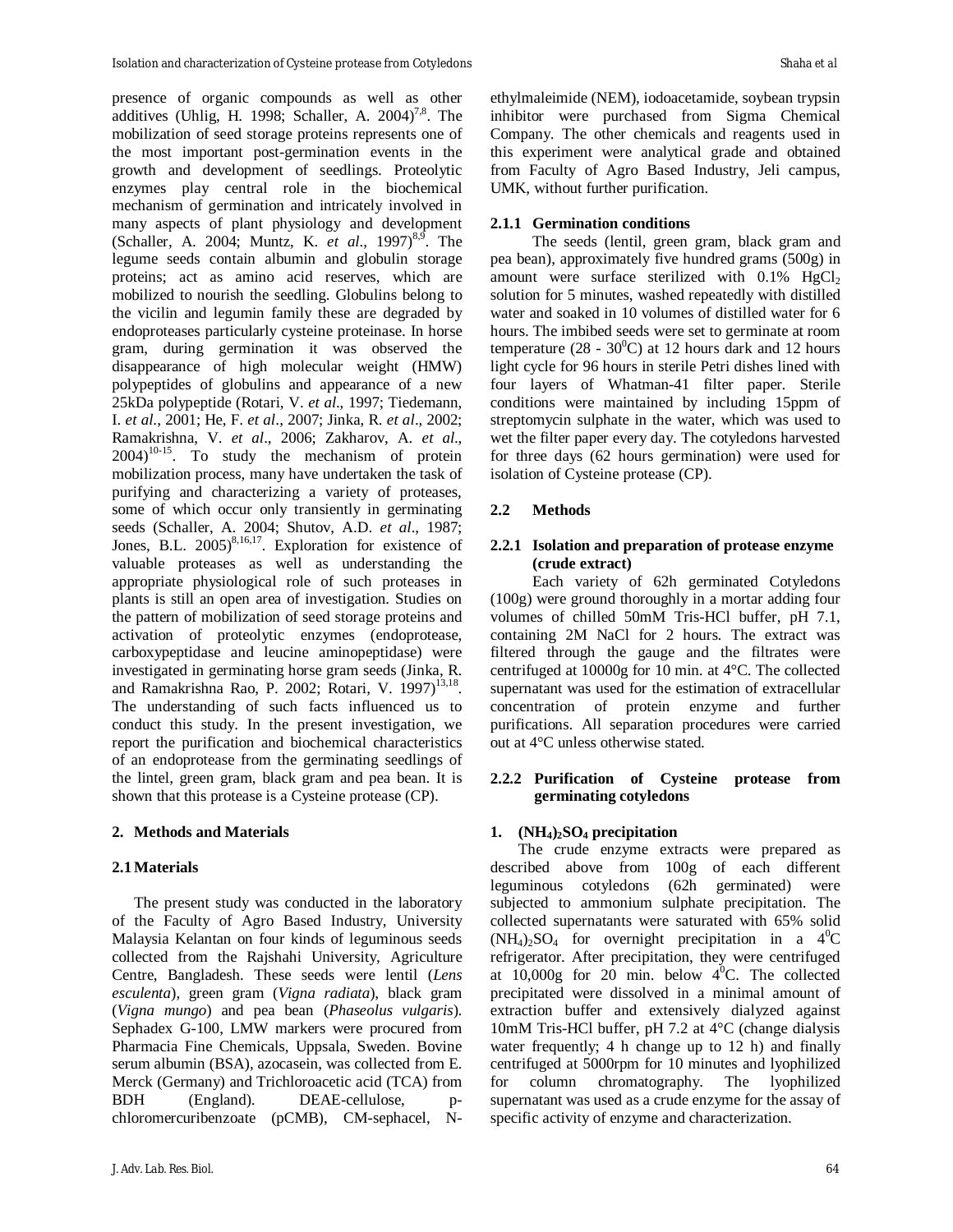Protein concentration was determined by the method of Lowry *et al.*, 1951<sup>19</sup> using bovine serum albumin (BSA) as standard protein. The amount of the soluble protein was calculated from the standard curve as mg of protein per ml of the test sample.

## **3. Assay of protease enzyme: Determination of catalytic activity of protease**

Assay of protease activity was measured by using chromomeric substrate, azocasein, following the method described by Sarath *et al.*, (1989)<sup>20</sup> with slight modifications. 0.25ml of 1% azocasein (prepared in 20mM sodium acetate buffer, pH 5.5 containing 2mM β-ME) was mixed with 0.15ml of enzyme extract or 150μg of purified enzyme (1mg/ml) and incubated at 37°C for 90 minutes. The reaction was stopped by the addition of 1.2ml of 10% TCA and mixed thoroughly. For the control, the substrate was precipitated with 1.2ml 10% TCA before adding the enzyme solution and then treated as described above. The contents were allowed to stand for 15 min. and centrifuged for 5 min. at 3000rpm. 1.2ml of the supernatant was transferred to a tube containing 1.4ml of 1M NaOH, mixed and the absorbance was read at 440nm against the reagent blank. One unit of protease activity was defined as the amount of the enzyme required to produce an absorbance change of 1.0 in a 1cm cuvette under the conditions of the assay.

## **4. Germinating Time course study**

5gm germinated cotyledons of lentil, green gram, black gram and pea bean, were collected at 24h, 40h, 50h, 60h, 72h, 96h, and 120h respectively and homogenized with 20ml of 10mM Tris-HCl buffer, pH 7.2. After filtration and centrifugation, the clear supernatant "crude extract" use to estimate protease activity. The crude extracted protease from different cotyledons and azocasein were taken as described

earlier and incubated at 37°C for 1.5 hours. The maximum enzyme activity was observed at 60-62h germinated cotyledons (Fig. 1). So for our further research works, we use 62 hours germinated cotyledons only.



**Fig. 1. Germinating time course studied of four different leguminous seeds at 25<sup>0</sup> C.**

## **2.2.2 Purification by Gel and Ion Exchange Chromatography**

Among four varieties of leguminous seeds *viz* lentil, green gram, black gram and pea bean, only germinated lentil cotyledons enzyme purification steps by Gel and DEAE-cellulose are described and shown here (Fig. 2 and 3).

### **1. Gel filtration: [Lentil]**

The lyophilized material was dissolved in 10ml of 50mM phosphate buffer, pH 7.2 and loaded into a Sephadex G-100 column (2.5 x 120cm) pre-equilibrated with 50mM phosphate buffer, pH 7.2, for 3 column volumes. The column was eluted with the same buffer at a flow rate of  $1ml$  min<sup>-1</sup>. The enzymatically active fractions (Fig. 2, fractions no. 13-20) were collected together, dialysis and lyophilized for further Ion exchange chromatography.



**Fig. 2. Chromatography of the Lentil Cysteine protease from lentil cotyledons on Sephadex G-75 Column (2.0 x 20cm). The column was eluted with 50mM sodium acetate buffer (pH 5.0) at a flow rate 15mL/h. Fraction of 3mL was collected.**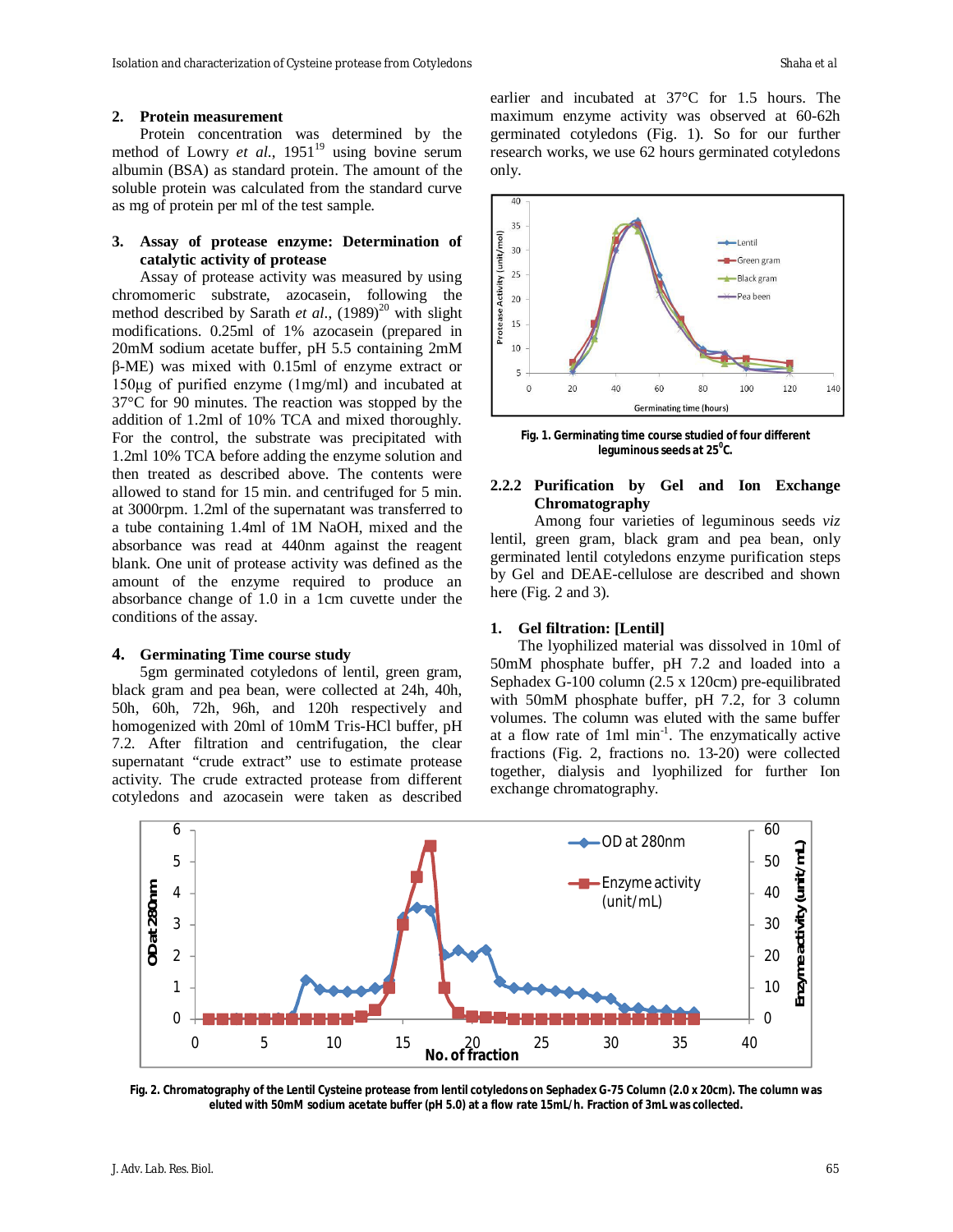

**Fig. 3. Chromatography of Lentil protease after Gel filtration (combined fractions no. 13-20) on DEAE-cellulose column (1.8 x 40cm). The column was eluted with 10mM Tris-HCl buffer, pH 7.3 containing 2mM β-ME with sodium chloride (0.1-1.0M) gradient at a flow rate of 24mL/ h. Fraction of 3mL was collected.**

#### **2. DEAE-cellulose column: [Lentil]**

The enzymatically active protein fractions after gel filtration ware collected then dialysed and concentrated to its  $1/4^{\text{th}}$  volume (on polyethylene glycol, MW 50,000) at  $4^{\circ}$ C in a refrigerator. The concentrated dialysate was loaded on DEAE-cellulose column (40 x 2.5cm) equilibrated with 10mM Tris-HCl buffer, pH 7.3 containing 2mM β-ME. The bound proteins were eluted with a linear gradient of increasing ionic strength of sodium chloride (0.5M) in equilibration buffer and 5ml fractions were collected. In Fig. 3 the fractions (16-19) with higher enzymatic activity were pooled and brought to 70% saturation with pulverized ammonium sulphate at 4°C and centrifuged. The pellet was dissolved in a minimal volume of 20mM sodium acetate buffer, pH 5.6 containing 2mM β-ME and

dialyzed against the same buffer at 4°C for 12 hr. Then concentrated by lyophilization (freeze dryer, Japan) and stored at -20°C. A criterion of purity at each stage was checked by 10% SDS-PAGE.

## **2.2.4 Effect of pH and temperature on enzyme**

The effect of pH on enzyme activity was determined by carrying experiment at different pH using sodium acetate buffer (pH 3.5 - 5.5), sodium phosphate buffer (pH 5.6 - 7.0) and Tris-HCl buffer (pH 7.2 - 9.2). The enzyme activity was assayed as described<sup>20</sup> (Fig. 5). The effect of temperature on the enzyme activity was also determined at different temperatures ranging from 10 - 80°C for 1 hr in 0.02M sodium acetate buffer pH 5.5, containing 2mM β-ME uses the same assay as described above<sup>20</sup> (Fig. 4).



**Fig. 4. Temperature-activity profile of four different leguminous enzymes at pH 6.8 [Azocasein is the substrate for enzyme].**

**Table 1. Concentration of protease (crude extract) from leguminous seeds.**

| Common name | <b>Botanical name</b> | Volume of ammonium salt precipitation (ml) | Protein concentration (mg/ml) |
|-------------|-----------------------|--------------------------------------------|-------------------------------|
| Lentil      | Lens esculenta        | 97.0                                       | 2.02                          |
| Green gram  | Vigna radiata         | 96.5                                       | 2.34                          |
| Black gram  | Vigna mungo           | 97.0                                       | 2.29                          |
| Pea bean    | Phaseolus vulgaris    | 97.0                                       | 2.38                          |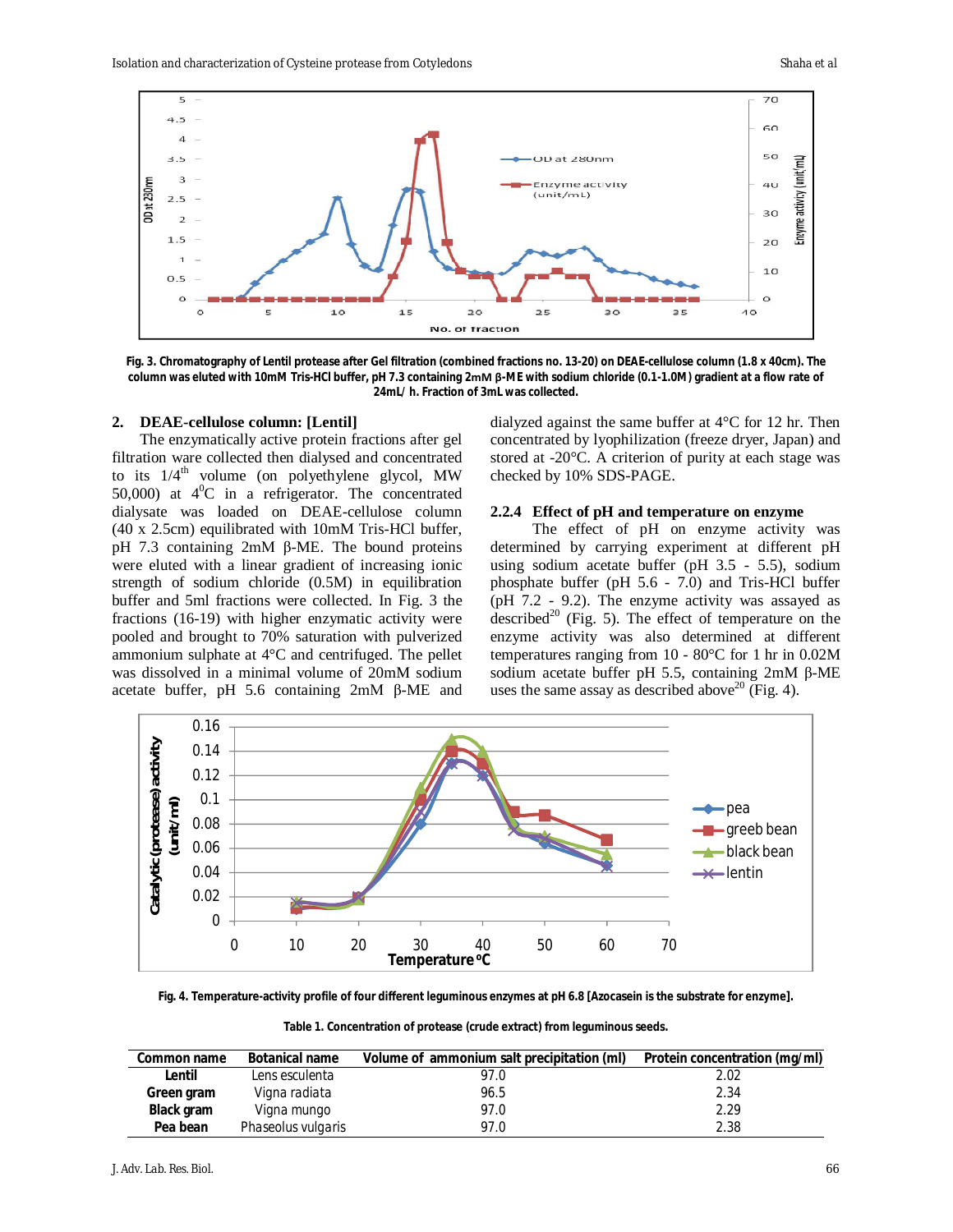

**Fig. 5. pH stability of four different leguminous seeds enzymes at 25<sup>0</sup> C [Azocasein is the substrate for enzyme].**

| <b>Purification steps</b> | Total protein (mg) | Total activity<br>(Units) | Specific activity<br>(units mg $^{-1}$ ) | Yield<br>(%) | <b>Purification</b><br>(fold) |
|---------------------------|--------------------|---------------------------|------------------------------------------|--------------|-------------------------------|
| Crude extract             |                    |                           |                                          |              |                               |
| Lentil                    | 1234.8             | 2189                      | 1.77                                     | 100          |                               |
| Green gram                | 1545.5             | 2245                      | 1.45                                     | 100          |                               |
| <b>Black gram</b>         | 1545.9             | 2325                      | 1.50                                     | 100          |                               |
| Pea bean                  | 1456.8             | 2125                      | 1.46                                     | 100          |                               |
| Salting out and dialysis  |                    |                           |                                          |              |                               |
| Lentil                    | 560.0              | 1789                      | 3.20                                     | 31.3         | 1.8                           |
| Green gram                | 455.0              | 1456                      | 3.2                                      | 31.25        | 2.2                           |
| <b>Black gram</b>         | 435.2              | 1432                      | 3.29                                     | 30.39        | 2.2                           |
| Pea bean                  | 451.8              | 1567                      | 3.47                                     | 28.83        | 2.38                          |
| Sephadex G-100 gel        |                    |                           |                                          |              |                               |
| Lentil                    | 120.7              | 1255.8                    | 10.40                                    | 9.61         | 5.9                           |
| Green gram                | 165.3              | 1344.0                    | 8.13                                     | 12.29        | 5.6                           |
| <b>Black gram</b>         | 178.9              | 1198.9                    | 6.7                                      | 14.9         | 4.5                           |
| Pea bean                  | 189.7              | 1278.9                    | 6.74                                     | 14.83        | 4.6                           |
| <b>DEAE-cellulose</b>     |                    |                           |                                          |              |                               |
| Lentil                    | 16.3               | 1109.8                    | 68.08                                    | 1.47         | 38.46                         |
| Green gram                | 20.6               | 1089.9                    | 52.9                                     | 1.9          | 36.48                         |
| <b>Black gram</b>         | 22.5               | 989.8                     | 43.9                                     | 2.27         | 29.27                         |
| Pea bean                  | 18.6               | 1145.5                    | 61.92                                    | 1.62         | 42.41                         |

**Table 2a. Purification of leguminous protease by the method<sup>20</sup> [52h germinated 5g cotyledons].**

# **2.2.5 Time course study**

The purified extracted protease from different cotyledons and azocasein were taken as described earlier and incubated at 37°C for 4 hr. Aliquots were withdrawn from the incubation mixture at different intervals of time from 0 - 4 hrs and the azo compound liberated was measured as described<sup>20</sup>. Maximum enzyme activity was found at 1.5 to 2 hours incubation time (Data & Fig not shown).

# **2.2.6 Effect of metal ions, selected inhibitors and sulfhydryl reagents**

150μg of extracted protease (lentil, green bean, black bean & pea) in 0.02M sodium acetate buffer pH 5.5 was pre-incubated with 10μl of different metal ions, selected inhibitors and sulfhydryl reagents at varied concentrations for 1 hr at room temperature and the

assay was initiated by the addition of azocasein and the activity assayed as described $^{20}$ .

# **2.2.7 Effect of -SH reagents on pCMB treated EP-HG**

pCMB (10mM) treated protease was reincubated prior to the assay with sulfhydryl reagent (5mM and 10mM) for 1 hr at room temperature and the activity was assayed as described. The proteolytic activity was compared with the control experiment containing all the components except the SH-reagent.

# **2.2.8 Determination of MW of extracted protease**

The molecular weight of the purified protease was determined by SDS-PAGE (Sambrook, J. *et al*.,  $1989)^{21}$ .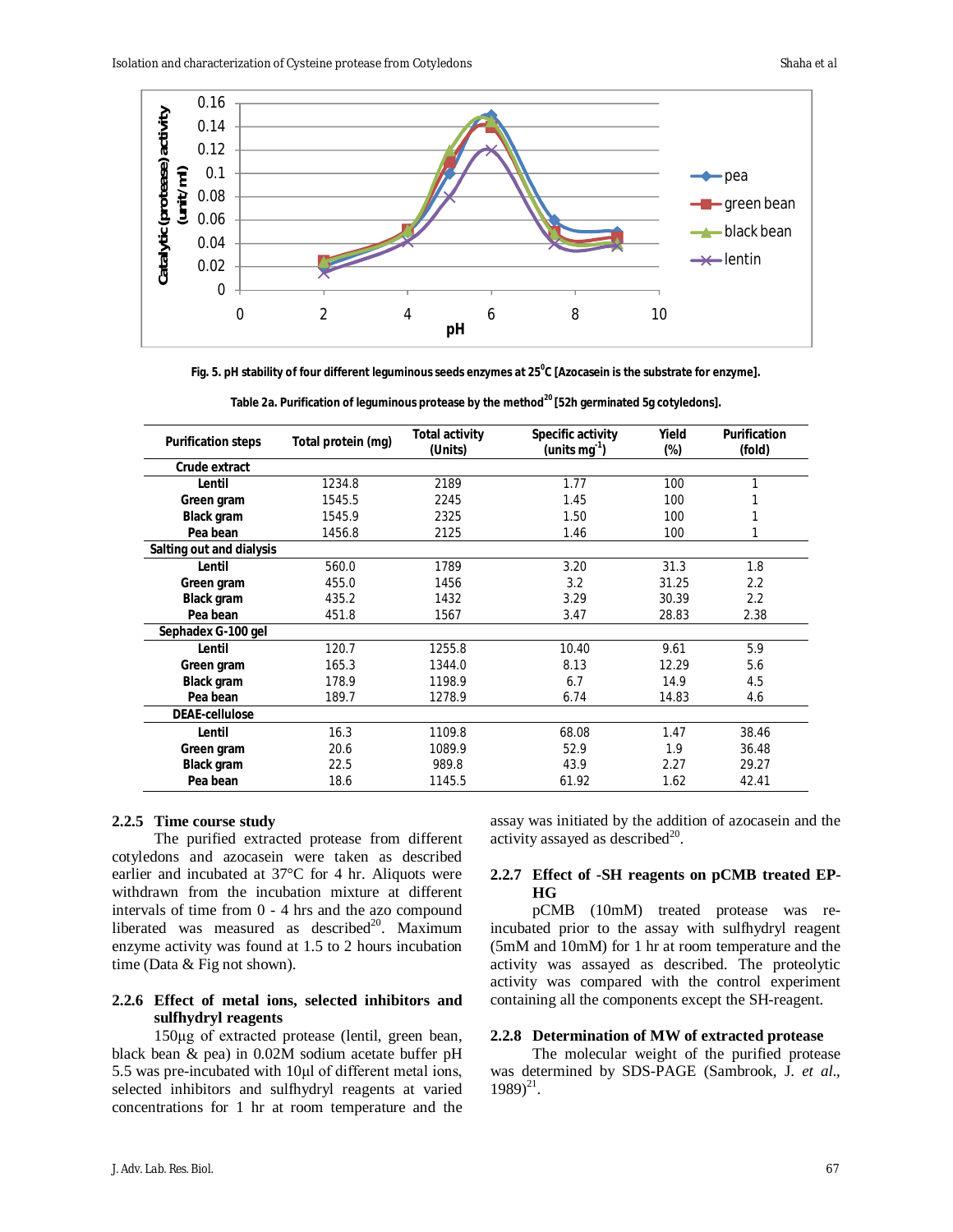| <b>Purification Steps</b> | <b>Total Protein</b><br>(mq) | <b>Total activity</b><br>(Units) | Specific activity<br>$(unit$ mg-1) | Yield (%) | <b>Purification</b><br>(folds) |
|---------------------------|------------------------------|----------------------------------|------------------------------------|-----------|--------------------------------|
| Lentil                    |                              |                                  |                                    |           |                                |
| Crude extract             | 1234.8                       | 2189.0                           | 1.70                               | 100       |                                |
| Salting out and dialysis  | 560.00                       | 1789.0                           | 3.20                               | 31.3      | 1.8                            |
| Sephadex G-100            | 120.70                       | 1255.8                           | 10.40                              | 9.61      | 5.90                           |
| <b>DEAF-cellulose</b>     | 16.30                        | 1109.8                           | 68.08                              | 1.47      | 38.46                          |
| Green gram                |                              |                                  |                                    |           |                                |
| Crude extract             | 1545.5                       | 2245.0                           | 1.7                                | 100       | 1                              |
| Salting out and dialysis  | 455.00                       | 1456.0                           | 3.2                                | 31.25     | 2.2                            |
| Sephadex G-100            | 165.30                       | 1344.0                           | 10.40                              | 12.29     | 5.60                           |
| <b>DEAE</b> -cellulose    | 20.60                        | 1089.9                           | 68.08                              | 1.90      | 36.48                          |
| Black gram                |                              |                                  |                                    |           |                                |
| Crude extract             | 1545.9                       | 2325.0                           | 1.7                                | 100       | 1                              |
| Salting out and dialysis  | 435.20                       | 1432.0                           | 3.2                                | 30.39     | 2.2                            |
| Sephadex G-100            | 178.90                       | 1198.9                           | 10.40                              | 14.9      | 4.50                           |
| <b>DEAE-cellulose</b>     | 22.50                        | 989.8                            | 68.08                              | 2.27      | 29.27                          |
| Pea bean                  |                              |                                  |                                    |           |                                |
| Crude extract             | 1456.8                       | 2125.0                           | 1.7                                | 100       | 1                              |
| Salting out and dialysis  | 451.8                        | 1567.0                           | 3.2                                | 28.83     | 2.38                           |
| Sephadex G-100            | 189.7                        | 1278.9                           | 10.40                              | 14.83     | 4.60                           |
| <b>DEAE-cellulose</b>     | 18.6                         | 1145.5                           | 68.08                              | 1.62      | 42.41                          |

## **2.2.9 Hydrolysis of endogenous and exogenous substrates**

The relative digestibility of endogenous and exogenous proteins by the purified extracted protease was measured by incubating 1ml of 1% protein (dry seed protein, BSA, casein, hemoglobin, gelatin) prepared in an appropriate buffer mixed with 0.15ml of the purified protease (1mg/ml) and incubated at 37°C for 1 hour and the amino acids released were estimated by the ninhydrin method (Rosen, R. 1957)<sup>22</sup>.

## **2.2.10 Effect of metal ions, selective inhibitors and sulfhydryl reagents on extracted protease**

The protease activity was clearly inhibited at lower concentrations of  $\text{Zn}^2$ <sup>+</sup>, Hg<sup>2+</sup> and Cu<sup>2+</sup> (0.5mM). However, metal ions like  $Ni^{2+}$ ,  $Co^{2+}$  and  $Pb^{2+}$  were shown an inhibition on above 1mM. At higher concentrations (above 1mM) of  $Mn^{2+}$  stimulated the activity. Metal chelating agents such as EDTA had no effect (Table 3).

## **2.2.11 Effect of inhibitors and sulfhydryl reagents on partial purified Cysteine protease**

The Cysteine protease (CP) activity was inhibited by serine modifying reagents (DIPF, soybean trypsin inhibitor, eserine, PMSF and aprotinin). However, the activity was completely inhibited by sulfhydryl modifying reagents (pCMB and iodoacetamide). We also observed the complete inhibition by histidyl modifying reagent (DEPC). These results suggested that the CP is a cysteine protease, with cysteine and histidine residues at the active site (Table 4). The addition of sulfhydryl reagents (cysteine, dithiothreitol, glutathione and β-ME) reverses the strong inhibition by pCMB (Table 5).

## **3. Results**

#### **3.1 Purification of protease**

The cotyledons of 62h germinating seeds (lentil, green gram, black gram and pea bean) were used for isolation of endoprotease, since the activity was maximal at 62h and then declined rapidly (Fig. 1) during the four-day period of germination. This finding is in good agreement with previous studies by (Jinka, R.,  $et \, al., \, 2002)^{13}$ . The protein concentrations of extracellular proteases isolated from four leguminous seeds were shown in Table 1. The concentration of water-soluble protein ranged between 2.02 to 2.38mg/ml in which pea bean showed highest protein concentration (2.38mg/ml) and lentil accounted lowest concentration (2.02mg/ml). Dahot, M.U.  $(1992)^{23}$ investigated on proteases present in some plant seeds and found the ranged of protein concentration between 1.10 to 2.76mg/ml with highest value in soybean seed (*Glycine max*, 2.67mg/ml), which is in a good agreement with our value reported. Maximum yield of protease activity observed with 50mM Tris-HCl buffer pH 7.2, containing 2mM of β-ME among other buffers (acetate, borate, and phosphate buffers) used. The protease activity was measured by using the chromogenic substrate, azocasein. The results of the four step purification of CP from four varieties of leguminous seeds: lentil, green gram, black gram and pea bean were summarized in Table 2. The CP was initially precipitated with (60%) ammonium sulphate and dialyzed and subjected to Gel and DEAE cellulose column. The enzyme from gel filtration was eluted with the same buffer 10mM Tris-HCl, pH 7.2. The fractions (Beilinson *et al*., 2002; Devaraj, K.B. *et al*., 2008; Ramakrishna *et al*., 2005; Karunagaran *et al*., 1990;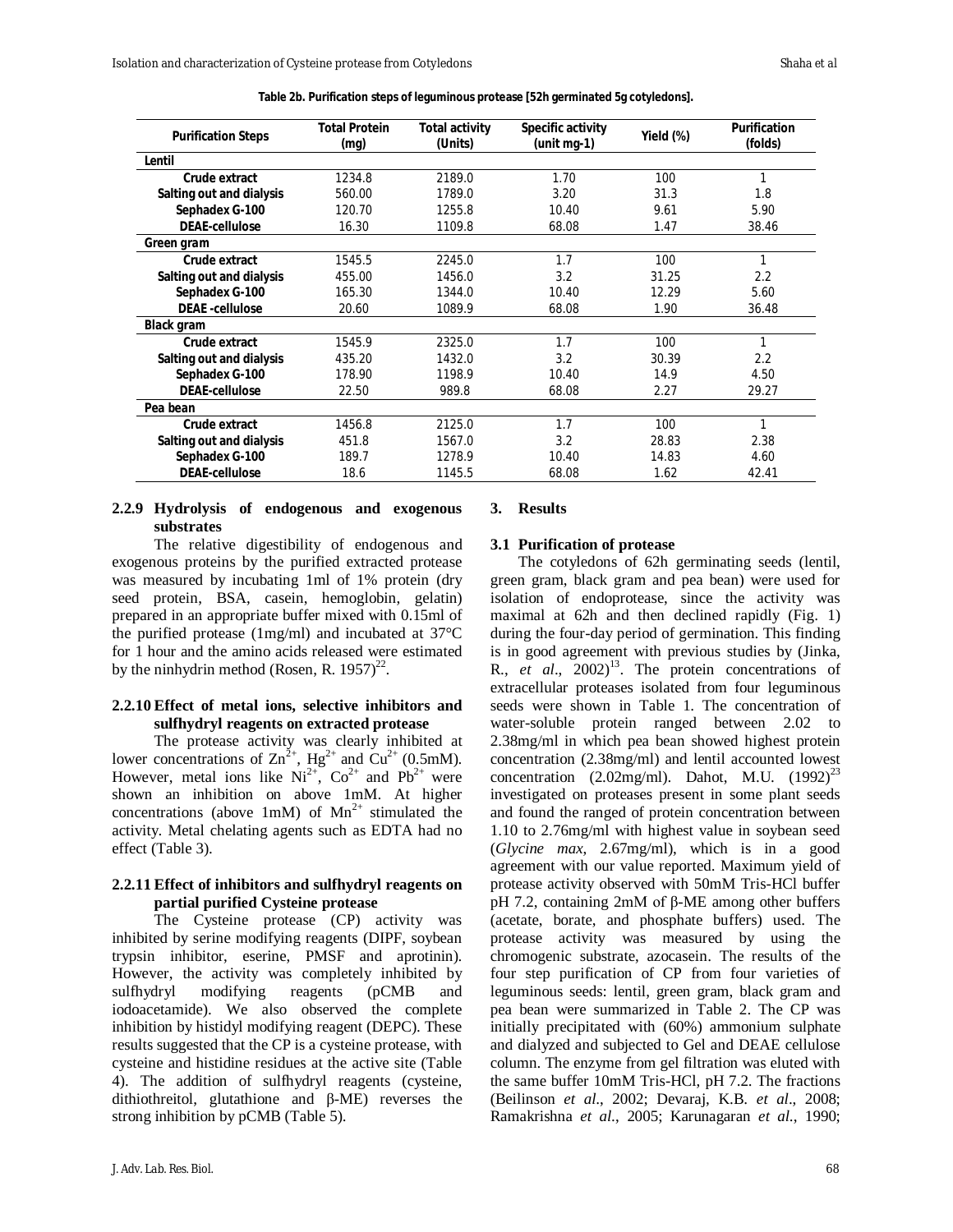Jiang *et al*., 1998; Baumgartner *et al*., 1977; Koehler *et al.*,  $1990)^{24-30}$  contained 35% of enzyme activity with specific activity of 3.80 were pooled and concentrated by freeze dryer/polyethylene glycol (MW 50,000). The final efficient step of purification is the fractionation on

DEAE-cellulose column. The bounded protein band eluted with a linear gradient of NaCl / KCl (0 - 0.5M). All enzymatically active fractions are collected together, dialysis, concentrated and stored at -80 $^0C$  for further works.

|  |  |  |  |  |  |  | Table 3. Effect of metal ions on partial purified Cysteine proteases from leguminous seeds. |  |
|--|--|--|--|--|--|--|---------------------------------------------------------------------------------------------|--|
|--|--|--|--|--|--|--|---------------------------------------------------------------------------------------------|--|

| <b>Metal lon</b>                    | <b>Lentil Remaining</b><br>Activity (%) | Green gram, Remaining<br>Activity (%) | <b>Black gram, Remaining</b><br>Activity (%) | Pea bean, Remaining<br>Activity (%) |
|-------------------------------------|-----------------------------------------|---------------------------------------|----------------------------------------------|-------------------------------------|
| <b>None</b>                         | 100                                     | 100                                   | 100                                          | 100                                 |
| $Hg^{2+}$ (0.5mM)                   | 54                                      | 57                                    | 51                                           | 52                                  |
| $Hg^{2+}$ (1.0mM)                   | 96                                      | 92                                    | 93                                           | 91                                  |
| $Hg^{2+}$ (1.5mM)                   | 89                                      | 88                                    | 86                                           | 89                                  |
| $\overline{Cu^{2+}(0.5)}$ mM)       | 61                                      | 63                                    | 62                                           | 63                                  |
| $Cu2+ (1.0mM)$                      | 88                                      | 87                                    | 89                                           | 90                                  |
| $Cu^{2+}$ (1.5mM)                   | 86                                      | 88                                    | 89                                           | 85                                  |
| $\overline{Pb^{2+}}(0.5mM)$         | 89                                      | 90                                    | 92                                           | 91                                  |
| $Pb^{2+}$ (1.0mM)                   | 69                                      | 68                                    | 61                                           | 64                                  |
| $Pb^{2+}$ (1.5mM)                   | 67                                      | 69                                    | 65                                           | 67                                  |
| $Co2+ (0.5mM)$                      | 91                                      | 94                                    | 93                                           | 90                                  |
| $Co2+ (1.0mM)$                      | 66                                      | 69                                    | 64                                           | 62                                  |
| $Co2+ (1.5mM)$                      | 59                                      | 62                                    | 60                                           | 59                                  |
| $\overline{\text{Ni}}^{2+}$ (0.5mM) | 88                                      | 89                                    | 92                                           | 94                                  |
| $Ni2+ (1.0mM)$                      | 66                                      | 61                                    | 65                                           | 62                                  |
| $Ni2+ (1.5mM)$                      | 67                                      | 61                                    | 64                                           | 62                                  |
| $Mn^{2+}$ (0.5mM)                   | 93                                      | 90                                    | 92                                           | 90                                  |
| $Mn^{2+}$ (1.0mM)                   | 99                                      | 105                                   | 109                                          | 99                                  |
| $Mn^{2+}$ (1.5mM)                   | 120                                     | 125                                   | 135                                          | 124                                 |
| <b>EDTA (0.5mM)</b>                 | 95                                      | 93                                    | 92                                           | 95                                  |
| <b>EDTA (1.0mM)</b>                 | 92                                      | 91                                    | 90                                           | 93                                  |
| <b>EDTA (1.5mM)</b>                 | 95                                      | 95                                    | 92                                           | 91                                  |
| $\overline{2n^{2+}}$ (0.5mM)        | 59                                      | 54                                    | 52                                           | 50                                  |
| $\text{Zn}^{2+}$ (1.0mM)            | 87                                      | 82                                    | 86                                           | 81                                  |
| $\text{Zn}^{2+}$ (1.5mM)            | 88                                      | 86                                    | 89                                           | 90                                  |

#### **Table 4. Effect of various inhibitors on Cysteine protease activity.**

| <b>Inhibitor</b>                          | Conc.            | <b>Relative activity</b> |          |                  |                |
|-------------------------------------------|------------------|--------------------------|----------|------------------|----------------|
|                                           |                  | (%)                      | $(\%)^2$ | (%) <sup>3</sup> | $(\%)^{\circ}$ |
| pCMB (p-chloromercuribenzoate)            | 10 <sub>mM</sub> | 0                        | 2        | 0                | 3              |
| NEM (N-ethylmaleimide)                    | 100mM            | 61                       | 64       | 52               | 49             |
| <b>lodoacetamide</b>                      | 100mM            | 8                        | 9        | 10               | 9              |
| <b>DTNB</b>                               | 0.2%             | 40                       | 34       | 39               | 42             |
| STI (Soybean trypsin inhibitor)           | 0.05%            | 99                       | 93       | 98               | 95             |
| pMSF (phenylmethylsulfonyl fluoride)      | 100mM            | 81                       | 85       | 81               | 82             |
| <b>DEPC</b>                               | 10 <sub>mM</sub> | 0                        | 4        | 5                | 0              |
| EDTA (Ethylene diamine tetra acetic acid) | 10 <sub>mM</sub> | 95                       | 92       | 95               | 93             |
| Control                                   |                  | 100                      | 100      | 100              | 100            |

1= Lentil; 2= Green gram; 3= Black gram & 4= Pea Been.

# **Table 5. Activation of pCMB treated Cysteine protease by sulfhydryl reagents.**

| Substance added   | <b>Concentration</b><br>(mM) | <b>Relative activity</b><br>(%) Lentil | <b>Relative activity</b><br>(%) Green gram | Relative activity (%)<br><b>Black gram</b> | <b>Relative activity</b><br>(%) Pea Been |
|-------------------|------------------------------|----------------------------------------|--------------------------------------------|--------------------------------------------|------------------------------------------|
| Control           |                              | 100                                    | 100                                        | 100                                        | 100                                      |
| pCMB              | 10                           |                                        |                                            |                                            |                                          |
|                   |                              | 52                                     | 61                                         | 51                                         | 53                                       |
| $pCMB + \beta-ME$ |                              | 74                                     | 6.                                         | 49                                         | 55                                       |
|                   |                              |                                        | 76                                         |                                            | 74                                       |
| $pCMB + DDT$      | 10                           | 75                                     | 72                                         |                                            |                                          |
|                   |                              | 87                                     | 78                                         | 78                                         |                                          |
| pCMB + Cysteine   |                              | 84                                     | 81                                         |                                            | 81                                       |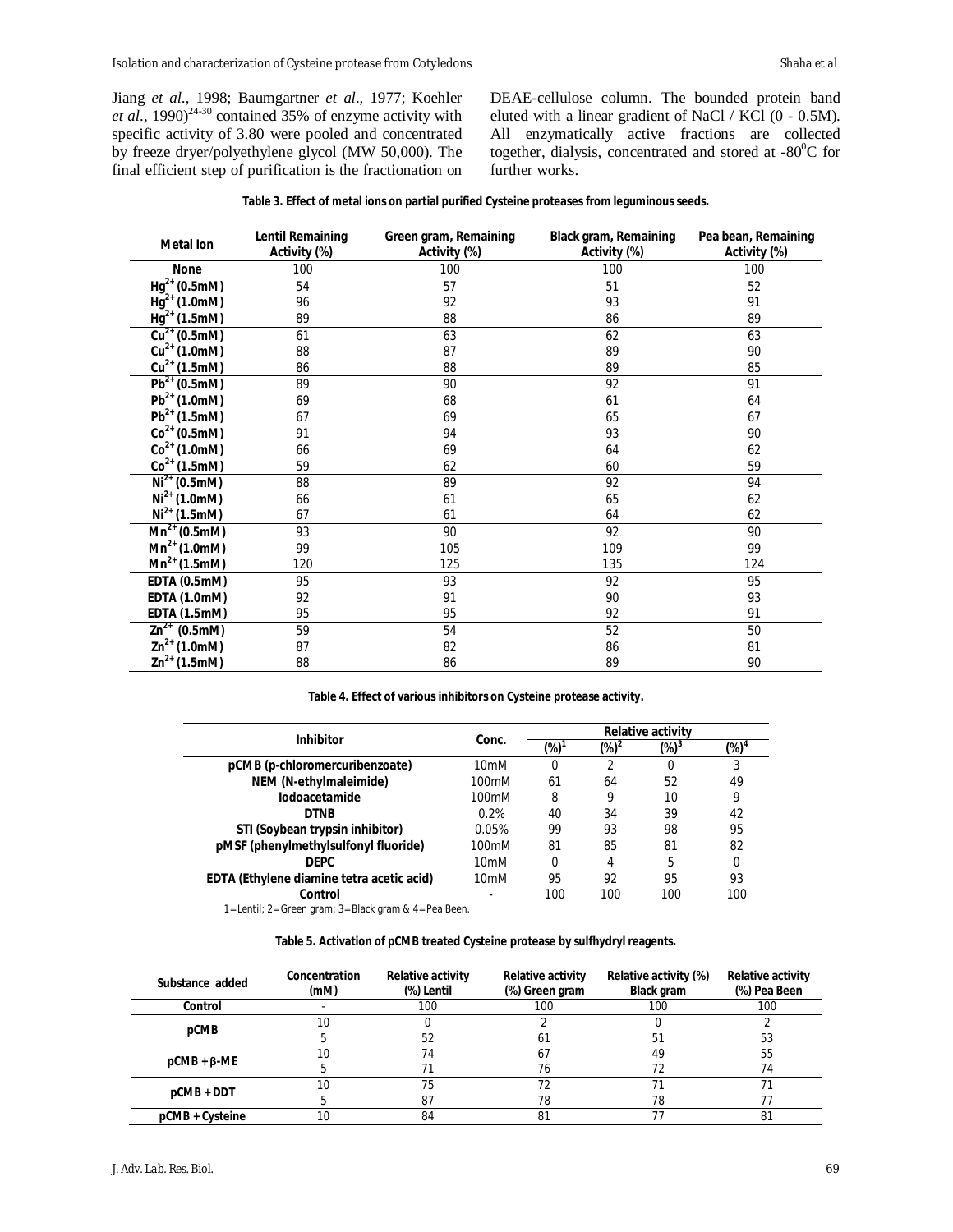## **4. Discussion**

Maximum endoprotease activity was observed in 62h cotyledons of leguminous seeds during 120h germination period (Fig. 1) and also shown pH optima in the acidic region suggesting that the enzyme is located in the vacuoles (Jinka *et al*., 2002; Shutov *et al*., 1987; Muntz *et al.*, 2001)<sup>13,16,31</sup>. We made an attempt to purify the endoprotease (CP) from the cotyledons (62h) of peas, green gram, black gram, lentil germinated seeds, study its properties and physiological role in the degradation of storage proteins. The purification steps yielded a homogeneous preparation with a recovery of about 3% and 29–43 fold purification. The final recovery of CP from leguminous pulses less than studied by 10% from Indian beans (Ramakrishna *et al*., 2005)<sup>26</sup> and purified aspartic protease from *Ficus racemosa* (Devaraj *et al.*, 2008)<sup>25</sup>. This loss may be due to poor cooling system during handling at the main three extracted procedures time and properties of enzyme studies.

CP from leguminous pulses exhibits acidic pH optima by showing higher activity at pH 5.6 (Fig. 4). Since the purified CP were found to be stable in mildly acidic pH range  $5.0 - 6.0$ , the enzyme may be localized *in vivo* in protein bodies like in other legume seeds (He *et al*., 2007; Jinka, *et al*., 2002; Jones, B.L. 2005; Liu *et*   $al$ ,  $2001$ <sup>12,13,17,32</sup>. Table 6 showed the comparative hydrolytic activity of purified CP from four leguminous cotyledons with endogenous (seed proteins) and exogenous proteins (BSA, casein, gelatine, and haemoglobin). Seed protein degradation was remarkably higher than the gelatine, casein, BSA and haemoglobin.

We have employed various inhibitors specific to each class of proteases (metallo-, asp-, serine- and cys-) in order to investigate the amino acid residue(s) contributing to the active site of the enzyme. Inhibition

of the enzyme activity by heavy metal ions and inhibitors, sulfhydryl blocking reagents, and the reactivation of pCMB- treated by the addition of sulfhydryl reagents clearly established the thiol nature of the enzyme. However, the partial inhibition by the sulfhydryl blocking reagents suggests the involvement of other residue(s) also in enzyme activity. The strong inhibition of CP by DEPC suggested the involvement of histidine at the active site along with Cysteine as proposed for papain (Dunn, M.J.,  $1989)^{33}$ .

The purified CP from four leguminous pulses was found to be homogeneous by the detection of a single polypeptide by 10% SDS-PAGE [gel filtration (Fig. 6a,b) & DEAE-cellulose chromatography (Fig. 7)]. The sizes of the purified CP's were estimated to be 29.5 kDa on Sephadex G-100 column (Data & Fig. not shown) and nearly the same was also supported by SDS-PAGE (Fig. 7). Cysteine protease purified by DEAE-cellulose from four leguminous pulses appeared to be monomeric protein with molecular weight of 29.5 kDa (Fig. 7) similar to other Cysteine proteases isolated from germinating *Vicia sativa* (Tiedemann *et*   $al., 2001$ <sup>11</sup>, soybean (Seo *et al.*, 2001)<sup>34</sup>.

## **5. Conclusion**

Partially purified Cysteine protease from lentil, green gram, black gram and peas show nearly similar optimum pH, optimum temperature and its ability to degrade native seed storage proteins preferentially fulfilled the criteria laid down for a protease to be involved in seed storage protein degradation during germination. It appears that enzyme activation takes place during germination. The reported enzyme may turn out to be an efficient choice in pharmaceutical, medicinal, food and biotechnology industry.



**Fig. 6a. SDS-PAGE Electrophoresis of four different leguminous enzymes (After gel filtration).**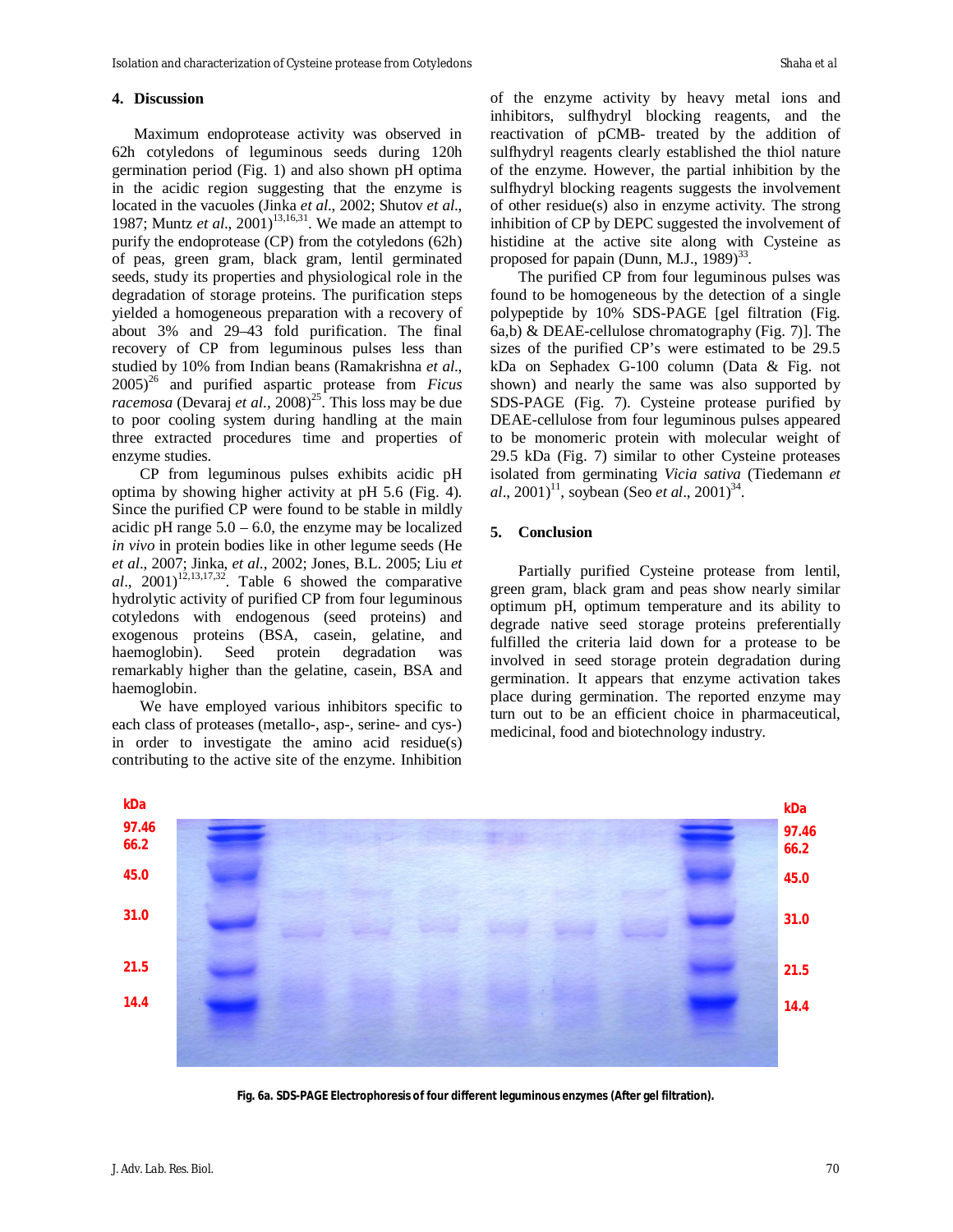

**Fig. 6b. SDS-PAGE Electrophoresis of four different leguminous enzymes (Gel filtration).**

**Table 6. Hydrolytic activity of Cysteine protease with endogenous and exogenous proteins.**

| Substance added           | <b>Concentration (mM)</b> |        | Relative activity (%) Relative activity (%) | <b>Relative activity</b> | <b>Relative activity</b> |
|---------------------------|---------------------------|--------|---------------------------------------------|--------------------------|--------------------------|
|                           |                           | Lentil | Green gram                                  | (%) Black gram           | (%) Pea Been             |
| Control                   |                           | 100    | 100                                         | 100                      | 100                      |
| <b>Exogenous Proteins</b> |                           |        |                                             |                          |                          |
| <b>BSA</b>                | 5                         | 78     | 87                                          | 79                       | 82                       |
|                           | 10                        | 72     | 81                                          | 81                       | 83                       |
| Casein                    | 5                         | 74     | 77                                          | 69                       | 75                       |
|                           | 10                        | 71     | 76                                          | 72                       | 74                       |
| Gelatin                   | 5                         | 75     | 72                                          | 71                       | 71                       |
|                           | 10                        | 87     | 78                                          | 78                       | 77                       |
| Hemoglobin                | 5                         | 74     | 81                                          | 77                       | 81                       |
|                           | 10                        | 79     | 76                                          | 75                       | 77                       |
| Endogenous proteins       |                           |        |                                             |                          |                          |
| (seed proteins)           | 5                         | 127    | 111                                         | 120                      | 123                      |
|                           | 10                        | 124    | 109                                         | 121                      | 120                      |



**Fig. 7. SDS-PAGE Electrophoresis of four different leguminous enzymes (after DEAE-cellulose purification).**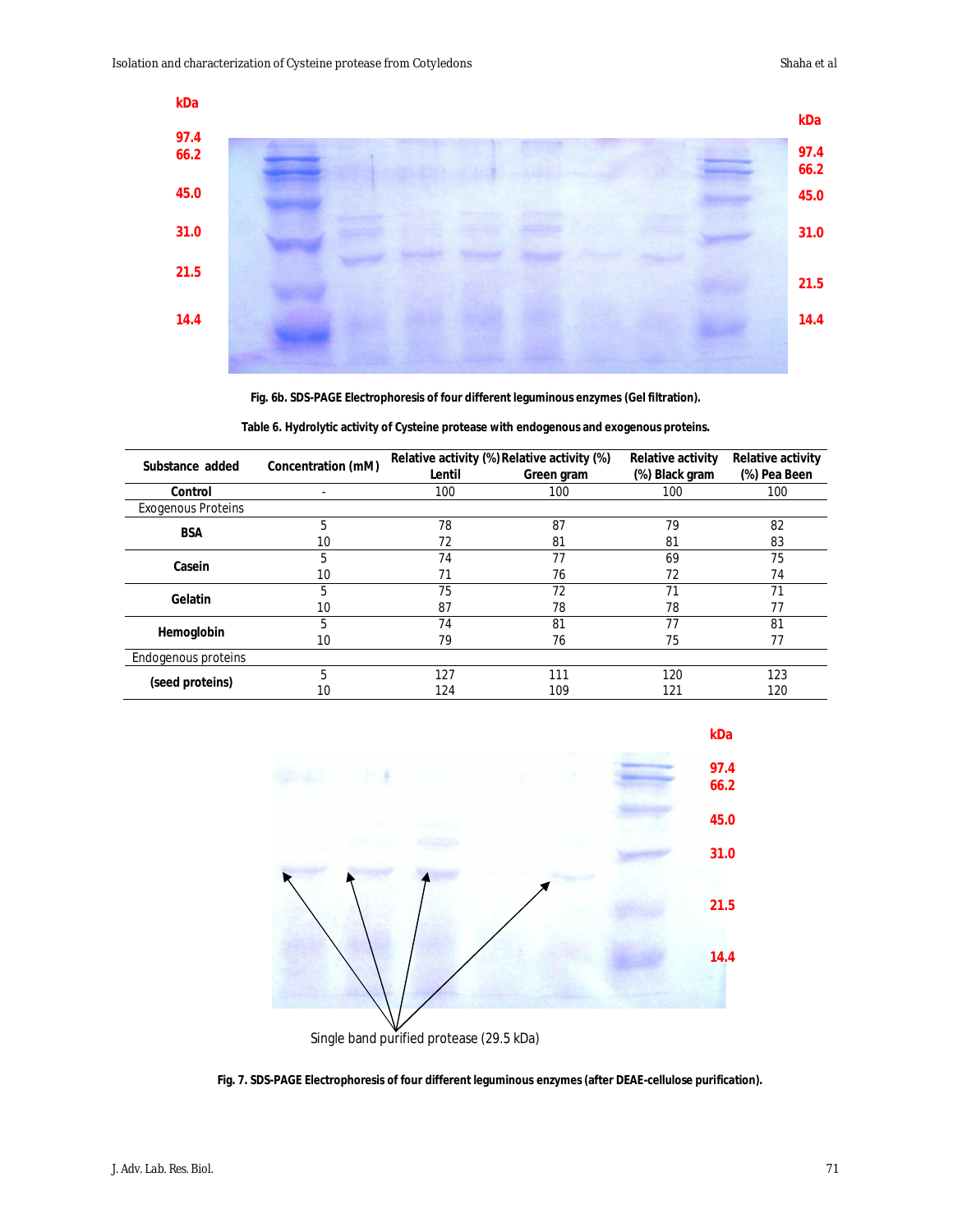#### **Acknowledgment**

Some of the research experiments procedure followed and compared with Jinka *et al., BMC Biochemistry,* 2009. **10**:28 doi:10.1186/1471-2091-10- 28.

#### **References**

- [1]. Al-shehri, M.A., Mostafa, S.Y. (2004). Products from and properties of protease produced by *Bacillus licheniformis*. *Biological science*, 7(9): 1631-1635.
- [2]. Sandhya, C., Sumantha, A., Pandey, A. (2004). Proteases. In: Enzyme Technology, A.A. Pandey, C. Webb, C.R. Soccol., C. Larroche (Eds.), Asiatech Publishers Inc., New Delhi, India pp. 312-325.
- [3]. Smit, G., Smit, B.A., Engels, W.J.M. (2005). Flavor formation by lactic acid bacteria and biochemical flavour profiling of cheese products. *FEMS Microbiol. Rev.*, 29:591-610.
- [4]. Wang, L., Wang, Y.J. (2004). Rice starch isolation by neutral protease and high-intensity ultrasound. *J. Cereal Sci.*, 39:291-296.
- [5]. Soper, R. (1998). Biological Science (low price ed) Cambridge, UK. Pp. 507-510.
- [6]. Najafi, M.F., Deobagkar, D. and Deobagkar, D. (2005). Potential Application of Protease Isolated from *Pseudomonas aeruginosa* PD100. *Electronic Journal of Biotechnology,* 8(2): 197-203.
- [7]. Uhlig, H. (1998). *Industrial Enzymes and their Applications.* John Wiley & Sons, Inc., New York; 146-151.
- [8]. Schaller, A. (2004). A cut above the rest: the regulatory function of plant proteases. *Planta,* 220:183-197.
- [9]. Muntz, K., Belozersky, M.A., Dunaevsky, Y.E., Schlereth, A., Tiedemann, J. (2001). Stored proteinases and the initiation of storage protein mobilization in seeds during germination and seedling growth. *Journal of Experimental Botany,* 52:1741-1752.
- [10]. Rotari, V., Senyuk, V., Horstmann, C., Jivotovskaya, A.V., Vaintraub, I.A. (1997). Proteinase A-like enzyme from germinated kidney bean seeds. Its action on phaseolin and vicilin. *Physiologia Plantarum,* 100:171-177.
- [11]. Tiedemann, I., Neubohn, J., Muntz, K. (2001). Different functions of vicilin and legumin are reflected in the histopattern of globulin mobilization during germination of vetch (*Vicia sativa* L.). *Planta*, 211:1-12.
- [12]. He, F., Huang, F., Wilson, K.A. and Tan-Wilson, A. (2007). Protein storage vacuole acidification as a control of storage protein mobilization in soybeans. *Journal of Experimental Botany,* 58:1059-1070.
- [13]. Jinka, R., and Rao, P.R. (2002). Storage protein degradation in germinating horse gram seeds. *Ind. J. Plant Physiol.,* 7:314-320.
- [14]. Ramakrishna, V., Ramakrishna Rao, P. (2006). Storage protein degradation in germinating Indian bean (*Dolichos lablab* L. var *lignosus*) seeds. *Seed Science and Technology,* 34:161-168.
- [15]. Zakharov, A., Carchilan, M., Stepurina, T., Rotari, V., Wilson, K., Vaintraub, I.A. (2004). A comparative study of the role of the major proteinases of germinated common bean (*Phaseolus vulgaris* L.) and soybean (*Glycine max*  (L.) Merrill) seeds in the degradation of their storage proteins. *Journal of Experimental Botany,* 55: 2241-9.
- [16]. Shutov, A.D. and Vaintraub, I.A. (1987). Degradation of storage proteins in germinating seeds. *Phytochemistry*, 26:1557-1566.
- [17]. Jones, B.L. (2005). Endoproteases of barley and malt. *J. Cereal science,* 42:139-156.
- [18]. Rotari, V.I., Senyuk, V., Horstmann, C., Jivotovskaya, A., Vaintraub, I.A. (1997). Proteinase A-like enzyme from germinated kidney bean seeds. Its action on phaseolin and vicilin. *Physiologia Plantarum,* 100:171-177.
- [19]. Lowry, O.H., Rosebrough, N.J., Farr, A.L., Randall, R.J. (1951). Protein measurement with the Folin Phenol Reagent. *Journal of Biological Chemistry*, 193: 265-275.
- [20]. Sarath, G., Dela motte, R.S., Wagner, F.W. (1989): "*Proteolytic Enzyme. A practical approach".* IRL Press, Oxford, England Inc.
- [21]. Sambrook, J., Fritsch, E.F., Maniatis, T. (1989): "Molecular Cloning", Laboratory manual. Second edition. Cold Spring Harbor Laboratory Press, New York, USA.
- [22]. Rosen, R. (1957). A modified ninhydrin colorimetric analysis for amino acids. *Arch. Biochem. Biophys.* 67:10-15.
- [23]. Dahot, M.U. (1992). Investigation of protease in plant seeds. *Journal of Islamic Academy of Sciences*, 5(4): 241-244.
- [24]. Beilinson, V., Moskalenko, O.V., Livingstone, D.S., Reverdatto, S.V., Jung, R., Nielsen, N.C. (2002). Two subtilisin-like proteases from soybean. *Physiol. Plant,* 115(4):585-597.
- [25]. Devaraj, K.B., Gowda, L.R., Prakash, V. (2008). An unusual thermostable aspartic protease from the latex of *Ficus racemosa* (L.). *Phytochemistry,* 69:647-655.
- [26]. Ramakrishna, V., Ramakrishna Rao, P. (2005). Purification of acidic protease from the cotyledons of germinating Indian bean (*Dolichos lablab* L. var *lignosus*) seeds. *African Journal of Biotechnology,* 4(7):703-707.
- [27]. Karunagaran, D., Ramakrishna Rao, P. (1990). Axial control of protease development in cotyledons of horse gram *(Macrotyloma*